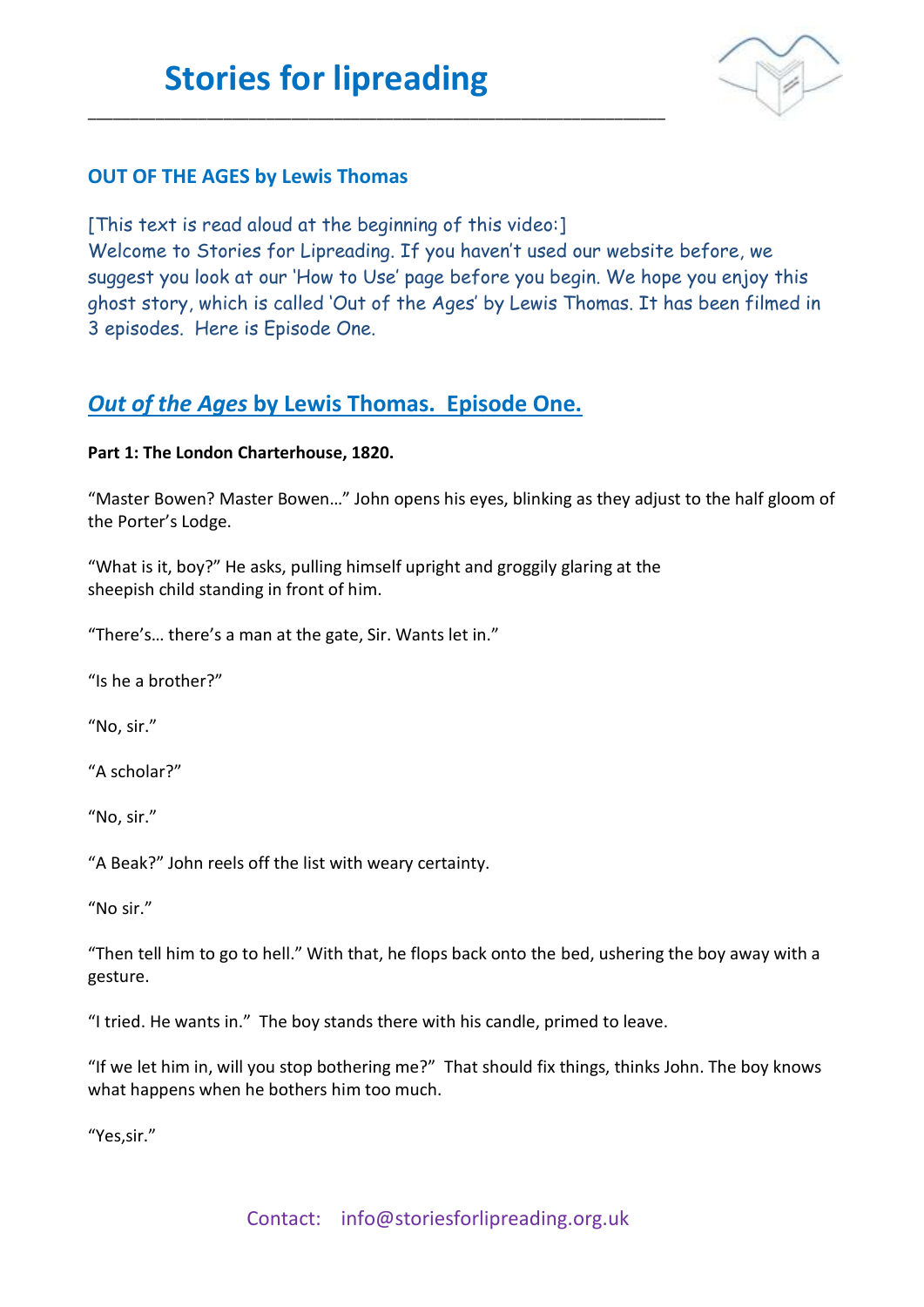

#### \_\_\_\_\_\_\_\_\_\_\_\_\_\_\_\_\_\_\_\_\_\_\_\_\_\_\_\_\_\_\_\_\_\_\_\_\_\_\_\_\_\_\_\_\_\_\_\_\_\_\_\_\_\_\_\_\_\_\_\_\_\_\_\_\_\_\_\_ "Good."

John gets up and pulls on his tunic, drawing a hand across his face in the process – he makes a mental note to go the barber soon for a shave. He's been the porter at the Charterhouse for twenty years now, after being wounded in the Mediterranean under Nelson. He has a wife and son down near Wapping where his brother keeps an inn, but he only sees them on Sundays, when he leaves the gate in the hands of the boy and walks down through the City before spending the afternoon at the inn, returning to relieve the boy after a few hours in his cups. He muses on this as he descends the stairs, swapping his groggy manner for what he thinks is a passable stab at pompous intimidation, designed to put the man waiting at the gate in his place.

"Now- I'll tell him to sod off, and if he has a problem or gets fighty, you go and fetch a few servants. That'll show him."

"Yes, Sir." The boy looks back as he says this, missing a step in the process.

He'll make a good porter one day, thinks John - as long as he has an assistant to keep him from burning the lodge down.

As they reach the door, the Boy sets the candle down on a small table, next to which lie his mattress and the remnants of supper. Flicking open the spyhole, John can see the man waiting, hunched within a cloak and leaning on a stick.

"You want lodging?" he asks, his voice carrying to the street through the hole.

"Please," says the man, in an accent that John can't quite place.

"Come back on Wednesday - the Master's hearing petitions for residence after Evensong." He goes to shut the spyhole, only to be cut short by the man's response.

"I don't want to become a Brother, just a bed for the night. And a meal if you can stretch to it."

John suddenly becomes aware of the cold - it's a freezing night, and there's a fine mist in the air; the sort that gets into your bones and gives you a chill if you're not careful. He can't believe he's doing this, but he turns to the boy and says the fatal words –

"Go to the kitchens and find a bed for our guest- if there are any leftovers from the Brothers' supper, have cook put something together."

#### "Sir."

The boy hurries out of the Lodge and across the courtyard, before descending into the kitchens. As the footsteps die away, John heaves the door open, ushering in the man. In the guttering light of the candle, John can see his face a bit more clearly – a white beard sits on a lined face, with two unearthly blue eyes shining out from a hood. **End**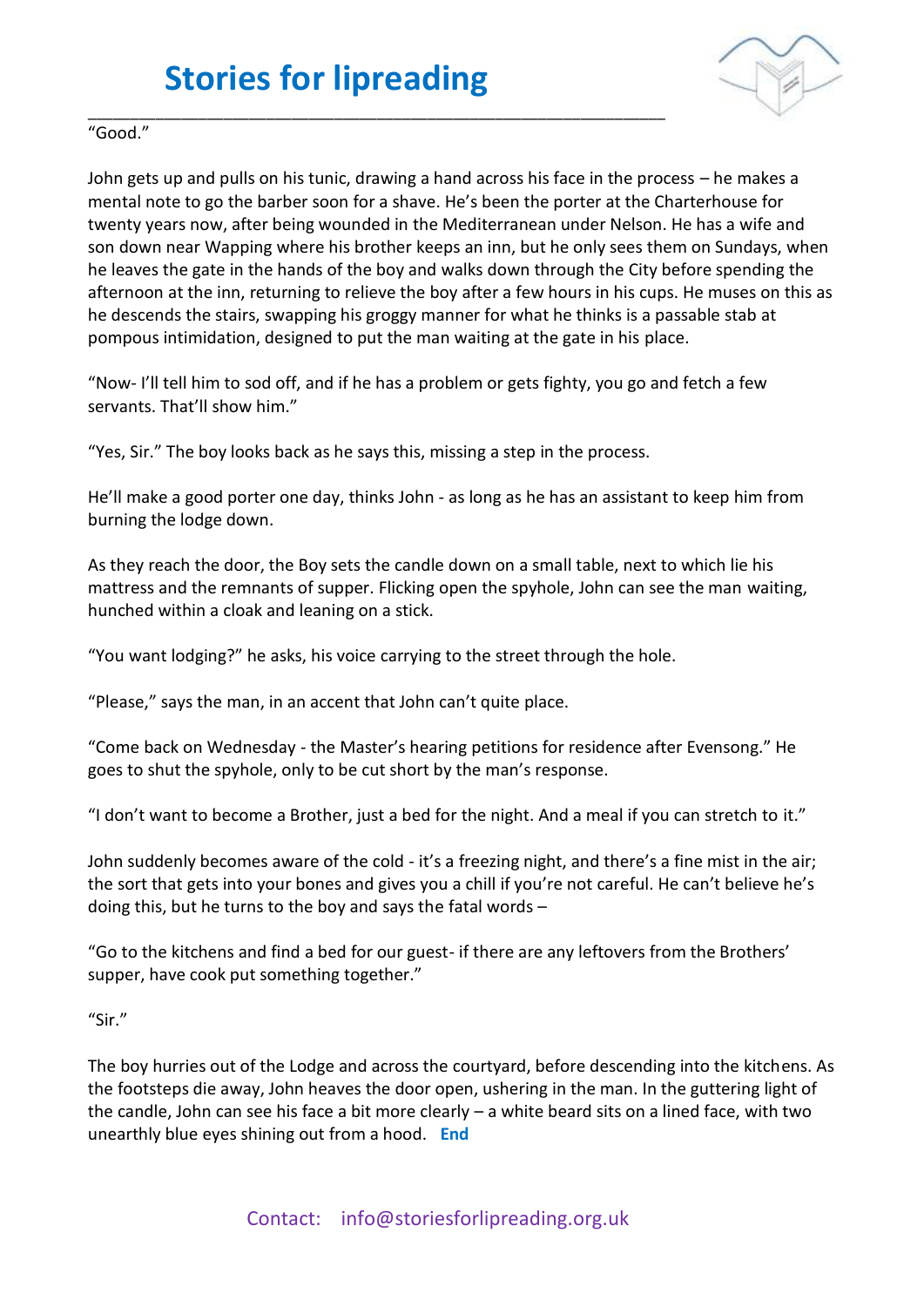

### *Out of the Ages* **by Lewis Thomas. Episode Two.**

\_\_\_\_\_\_\_\_\_\_\_\_\_\_\_\_\_\_\_\_\_\_\_\_\_\_\_\_\_\_\_\_\_\_\_\_\_\_\_\_\_\_\_\_\_\_\_\_\_\_\_\_\_\_\_\_\_\_\_\_\_\_\_\_\_\_\_\_

"What's your name?" He asks, warily eyeing up the figure.

"Ryker- Thomas Ryker."

The voice is sonorous, with a peculiar twisting of the vowels - from what John can hear, the man isn't from London; somewhere in the West Country perhaps, or even abroad. Some of the Brothers who were raised in Hanover still speak with vague hints of German, cracking in their throats as they age. Still, the accent is irrelevant John reminds himself. He's promised this man shelter, and shelter he will get.

"Right then Master… Ryker; would you care to follow me?"

He ushers Ryker out of the Lodge and into the courtyard, only to be overtaken as Ryker trots towards the kitchens, the tapping of his stick muffled by the mist.

"Oi! You don't know where you're going!" barks John, lengthening his stride to catch up.

Ryker looks back and laughs slightly; "I do in fact - I came here often as a boy."

Oh God. Nostalgia. John sighs and decides to humour him - "Why?"

"I worked in the kitchens, turning the spit. They gave me a bed and an education, and I worked in return." As he says this, Ryker constantly looks around, drinking in the building. John doesn't know what he's thinking, but can imagine - childhood images and moments, projected onto the old stones and relived in a body aged and sapped by the years.

After a while, they enter the warm fug of the kitchens, with steam rising from a stew pot on the fireplace and one of the cooks sitting at the table, nursing a tankard of ale and picking at his supper.

John's in a kind mood tonight. When all of this is over, he'll blame it on the cold.

"Give me your clothes, and I'll have them washed."

So, Ryker undresses in the kitchen, changing into a pair of old breeches and wrapping himself in his cloak as John disappears through to the laundry with the clothes, practically solid with grime.

The boy nips up from the bench and takes Ryker by the arm, guiding him to a straw mattress by the fire.

"We made this up for you- it's usually Joseph's"- he motions at the cook, who nods back with a hint of resentment- "but he's agreed to give it up for the night."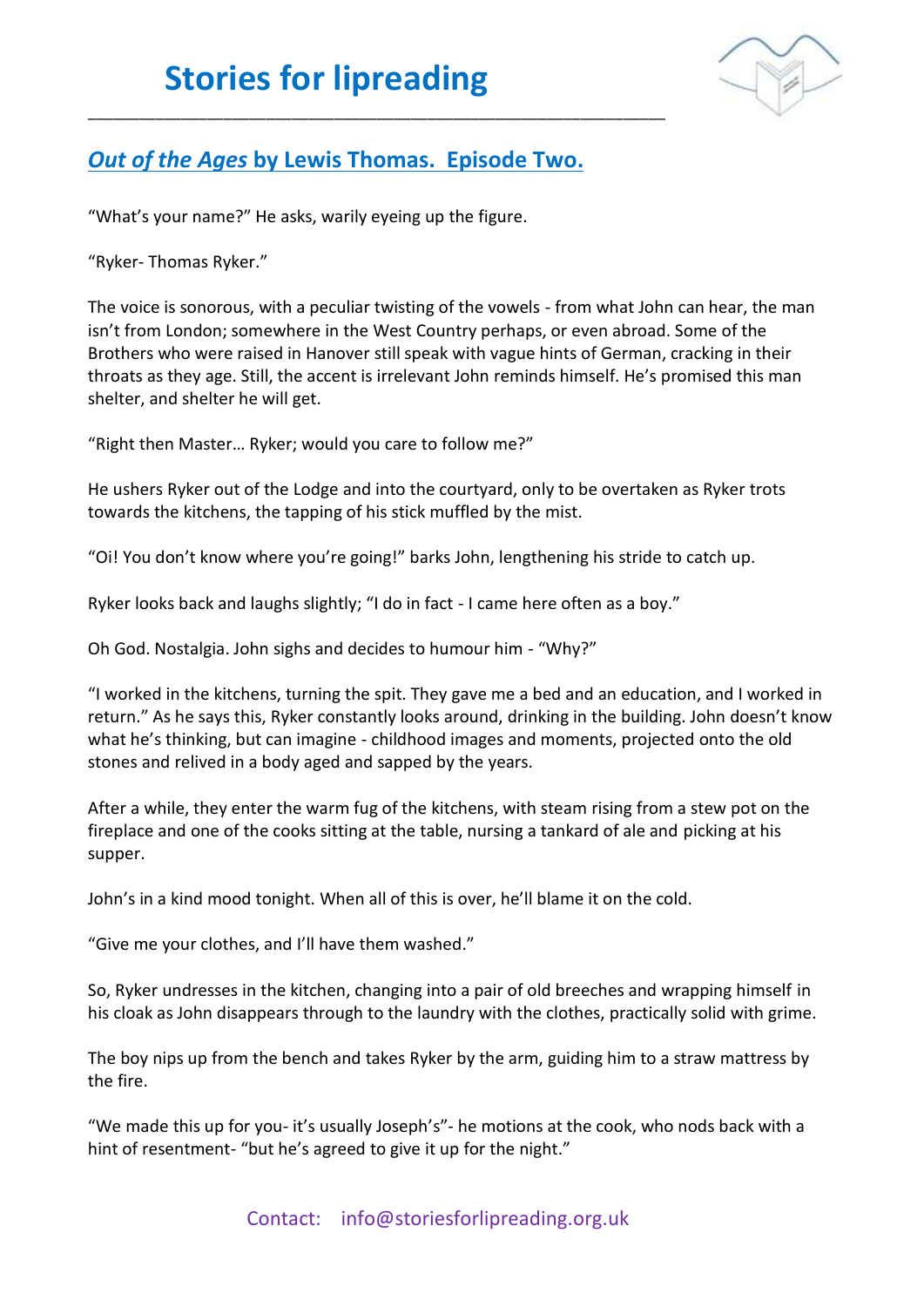

Looking at Joseph's expression, Ryker suspects the agreement was more coercive than the Boy lets on. Still, it's warm down here, and he has a bed and food.

"Thank you, Master…" he leaves the sentence hanging in the air, waiting for the Boy's name.

"Willis - Adam Willis. I work for Master Bowen, running errands and such."

\_\_\_\_\_\_\_\_\_\_\_\_\_\_\_\_\_\_\_\_\_\_\_\_\_\_\_\_\_\_\_\_\_\_\_\_\_\_\_\_\_\_\_\_\_\_\_\_\_\_\_\_\_\_\_\_\_\_\_\_\_\_\_\_\_\_\_\_

"Well then, Master Willis - thank you."

From his vantage point opposite Ryker, the Boy notices that his torso is covered in tattoos, black and red duelling for dominance on the ancient muscle.

"What's that?" he asks, pointing at an unfamiliar alphabet.

"What they write with in the East," responds Ryker, looking up from a bowl of stew, ladled out by a grunting Joseph. "I got it in Moscow."

"And that?"

"From a land further than you can think. I saw them go around a black stone, saluting their god and stoning the devil."

"Really?"

"Aye. It's acting out their prophet."

His eyes have moved away from the Boy now, fixing on the wall as his mind passes from a kitchen in London to a sun-baked square at the end of the earth. Suddenly, he feels the boy's gaze on him once more, as he points at a pendant hanging around his neck.

"And that?" Ryker glances down - he knew the Boy would notice.

"A gift from when I was a boy."

The pendant's a gold crucifix, with a tiny ampoule at the centre. The sort of thing that went out with the Reformation and is seldom seen on the necks of bishops, let alone vagabonds.

"Who from?"

"My master."

"Why did he give it to you?"

Ryker pauses, choosing his words carefully- "He had no use for it. He felt that it was time to pass it on, and gave it to me." **End**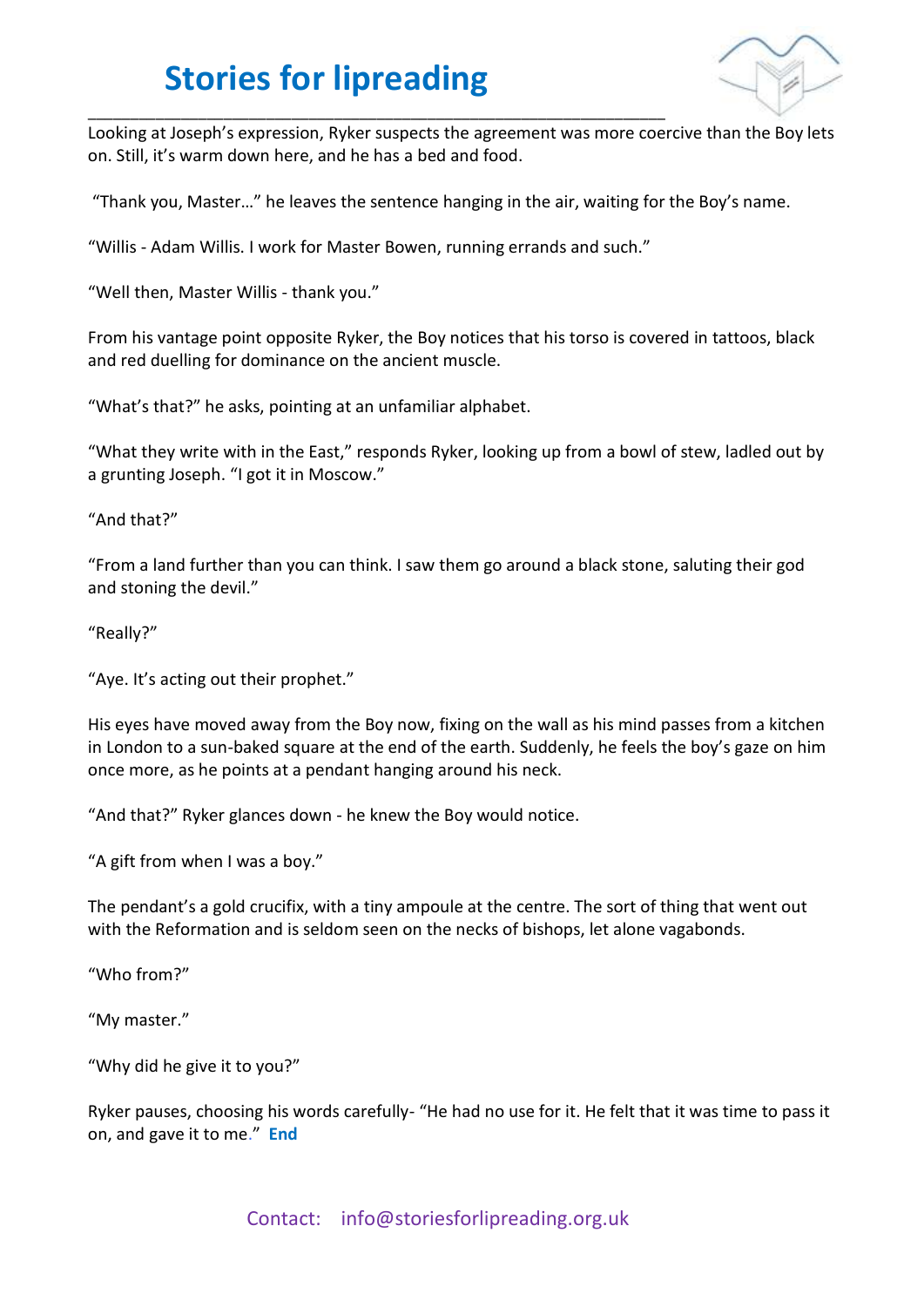

## *Out of the Ages* **by Lewis Thomas. Episode Three.**

\_\_\_\_\_\_\_\_\_\_\_\_\_\_\_\_\_\_\_\_\_\_\_\_\_\_\_\_\_\_\_\_\_\_\_\_\_\_\_\_\_\_\_\_\_\_\_\_\_\_\_\_\_\_\_\_\_\_\_\_\_\_\_\_\_\_\_\_

Changing the subject, he starts to regale the boy with tales of far-off lands and past adventures, of fork bearded bandits and snow tipped cities. They talk until the fire draws low, bidding each other goodnight as the Boy returns to the Lodge and Ryker goes to his rest.

When they find him the next morning, he's gone cold and has a quiet smile on his face.

"Must have gone in the night…" says Joseph, lugging the body up the stairs with John.

They keep him in the Lodge while John talks to the Master, explaining the circumstances and requesting- *with the greatest humility and respect, Sir*- that Ryker, on account of his links with the Charterhouse, have his burial paid for by the Brothers.

So they take him down to one of the City churches and buy him a plot, sticking him in under a cheap stone slab. No one knows his dates, so the stone simply reads

Thomas Ryker A Faithful Servant of Christ.

The boy watches the burial with John, as the parish priest says his platitudes and sends Ryker to paradise.

If anyone else knew about the crucifix, they would be unable to find it.

#### **Part 2: The London Charterhouse, 1871.**

"It's a new era of course…" says the Headmaster, pouring himself a brandy and settling himself in one of the Library's armchairs.

"Quite so, Sir," says Willis, charging his pipe as he sits uneasily opposite - he's often served in the Library or taken messages to the Brothers, but never sat and enjoyed the ambience. "Might I smoke?"

The Headmaster waves a hand dismissively- "Of course, man. Puff away."

"Thank you, Sir." There's a pause as Willis looks out of the window as the dying October light breaks over the rooftops. "I won't stay on once the school leaves... it's time for a new porter."

"Mm? Ah… quite. Well; you have done very well by us, Willis. There will be a place for you in the Charterhouse - should you want it."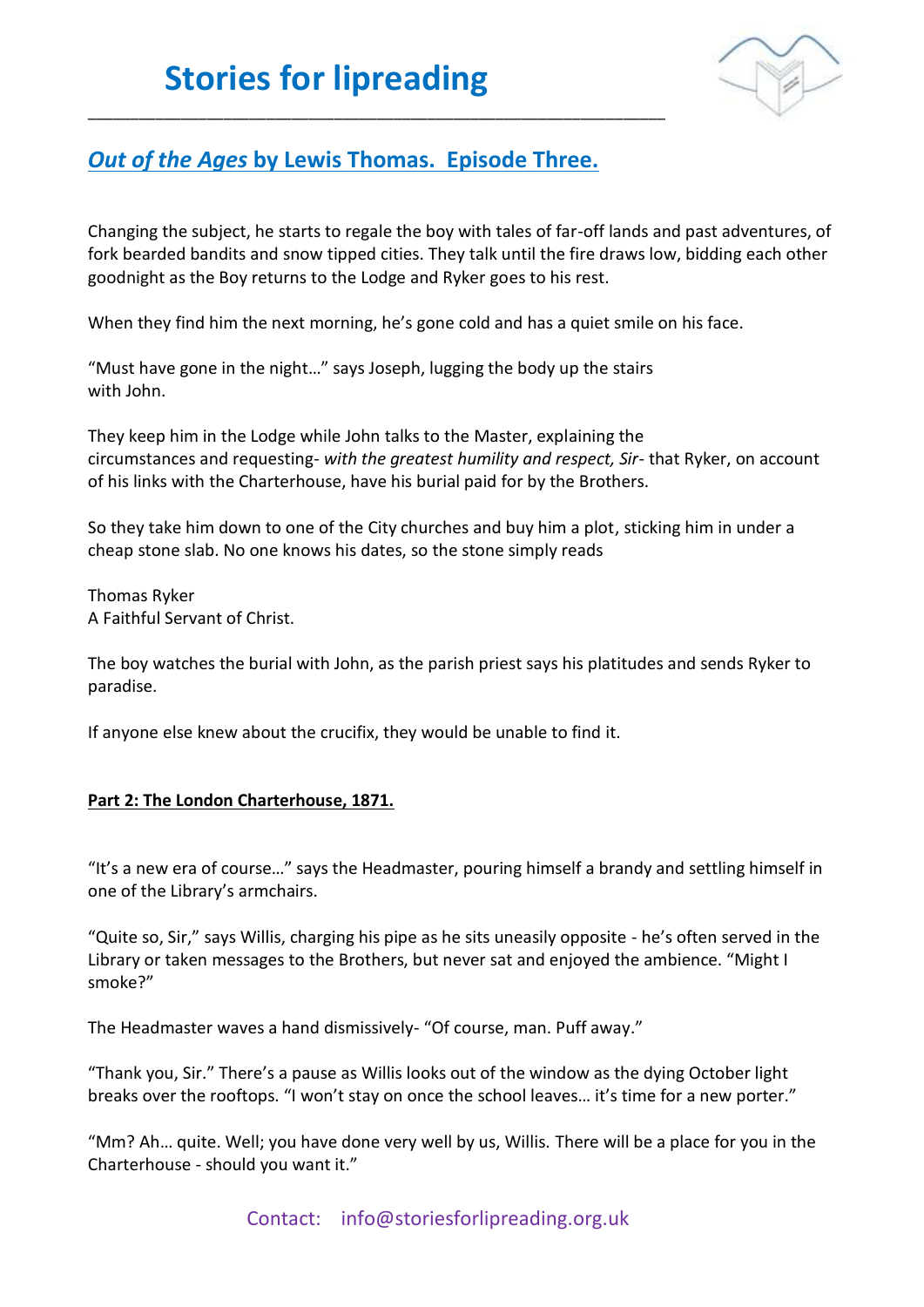

"Thank you, Sir."

"How long have you been here?"

"Since I was a boy, Sir. I was taken in by John Bowen, and took over when he retired."

\_\_\_\_\_\_\_\_\_\_\_\_\_\_\_\_\_\_\_\_\_\_\_\_\_\_\_\_\_\_\_\_\_\_\_\_\_\_\_\_\_\_\_\_\_\_\_\_\_\_\_\_\_\_\_\_\_\_\_\_\_\_\_\_\_\_\_\_

"Before my time I'm afraid…"

"A lot of things were… Sir." Willis chuckles slightly as he says this - he could get used to this Clubman lark.

"Indeed. I was reading through various books of legend last night - fascinating stuff, if you can believe it." He says this with a tone that indicates Willis is about to be told precisely *what* is so fascinating.

Like John many years before, Willis sits back and prepares to indulge another old man. "Do go on…"

The Headmaster puffs at his pipe and sips his brandy as he launches into the stories. Monks and statesmen fly through Willis's skull until he gets to one anecdote, which grips him in a vice.

"Of course, the monks had great treasures - plate and ornaments, all taken by Henry. But he never got one relic - a crucifix worn by the Prior, supposedly containing an ampoule with the blood of Christ. Some medieval frippery, one would assume."

Willis feels the gold chain around his neck more than ever. "What was so special about it, Sir?"

With an indulgent chuckle, the Headmaster continues - "It supposedly granted immortality to the wearer. Apparently, Prior Houghton slipped it to a kitchen boy as he went to the gallows, asking that he live for the martyrs."

Willis knows what happened afterwards. "Do we know what happened to the boy?"

A sigh of regret comes from the Headmaster; "Unfortunately not. We know he was called Thomas, but he disappears from history after that legend. Probably sold it and scarpered. Still - it's a three hundred year old story, so who knows."

*If only he knew* thinks Willis- *if only he knew*. They talk on as the shadows lengthen and night falls. As they depart, with the Headmaster retiring to the Master's House and Willis to his final night in the Porter's Lodge, they exchange a final conversation as they cross the Courtyard –

"What do you plan on doing now? You have always worn your years lightly… retirement must be a strange thought?"